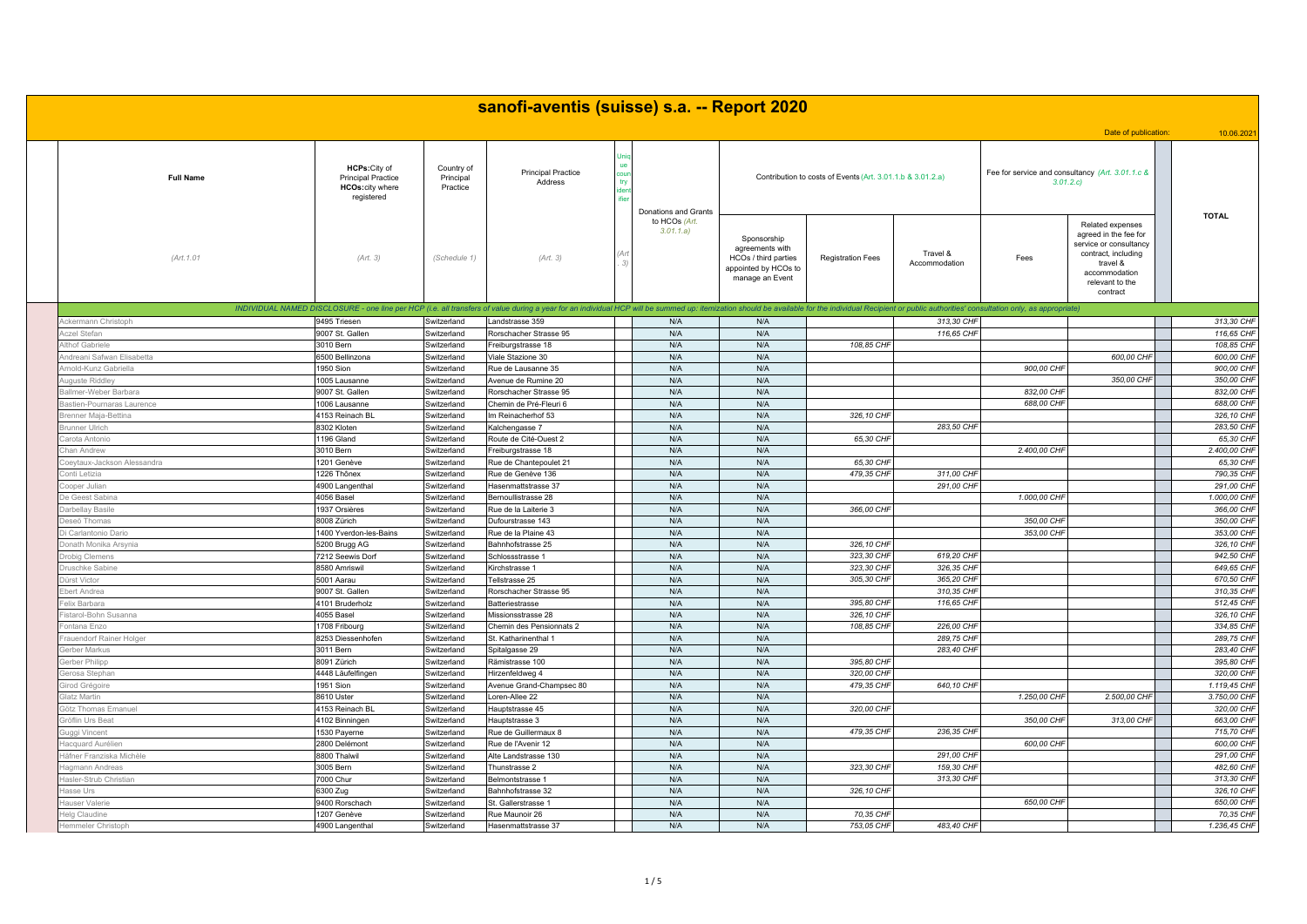|            | <b>Full Name</b>                  | <b>HCPs:</b> City of<br><b>Principal Practice</b><br><b>HCOs:city where</b><br>registered | Country of<br>Principal<br>Practice | <b>Principal Practice</b><br>Address | Donations and Grants       |                                                                                                   | Contribution to costs of Events (Art. 3.01.1.b & 3.01.2.a) |                           | 3.01.2.c     | Fee for service and consultancy (Art. 3.01.1.c &                                                                                                       |               |              |
|------------|-----------------------------------|-------------------------------------------------------------------------------------------|-------------------------------------|--------------------------------------|----------------------------|---------------------------------------------------------------------------------------------------|------------------------------------------------------------|---------------------------|--------------|--------------------------------------------------------------------------------------------------------------------------------------------------------|---------------|--------------|
|            | (Art. 1.01                        | (Art. 3)                                                                                  | (Schedule 1)                        | (Art. 3)                             | to HCOs (Art.<br>3.01.1.a) | Sponsorship<br>agreements with<br>HCOs / third parties<br>appointed by HCOs to<br>manage an Event | <b>Registration Fees</b>                                   | Travel &<br>Accommodation | Fees         | Related expenses<br>agreed in the fee for<br>service or consultancy<br>contract, including<br>travel &<br>accommodation<br>relevant to the<br>contract | <b>TOTAL</b>  |              |
|            | intermann Max                     | 4500 Solothurn                                                                            | Switzerland                         | Zuchwilerstrasse 41                  | N/A                        | N/A                                                                                               | 323,30 CHF                                                 | 362,75 CHF                |              |                                                                                                                                                        |               | 686,05 CHF   |
|            | fbauer Günthe                     | 8620 Wetzikon ZH                                                                          | Switzerland                         | Suyer-Zeller-Strasse 10              | N/A                        | N/A                                                                                               |                                                            |                           | 6.347,56 CHF | 44,00 CHF                                                                                                                                              | 6.391,56 CHF  |              |
|            | radiská Andrea                    | 8001 Zürich                                                                               | Switzerland                         | intheschergasse 3                    | N/A                        | N/A                                                                                               | 326,10 CHF                                                 |                           |              |                                                                                                                                                        |               | 326,10 CHF   |
|            | f Martin                          | 4153 Reinach BL                                                                           | Switzerland                         | Hauptstrasse 45                      | N/A                        | N/A                                                                                               | 320,00 CHF                                                 |                           |              |                                                                                                                                                        |               | 320,00 CHF   |
|            | ıfanti Laura                      | 4031 Basel                                                                                | Switzerland                         | lebelstrasse 10                      | N/A                        | N/A                                                                                               | 70,35 CHF                                                  |                           |              |                                                                                                                                                        |               | 70,35 CHF    |
|            | ranowski Patricia                 | 1870 Monthey                                                                              | Switzerland                         | Route de Morgins 54                  | N/A                        | N/A                                                                                               | 65,30 CHF                                                  |                           |              |                                                                                                                                                        |               | 65.30 CHF    |
|            | äggi Peter                        | 8808 Pfäffikon SZ                                                                         | witzerland                          | Bahnhofstrasse 13                    | N/A                        | N/A                                                                                               | 323,30 CHF                                                 | 401,30 CHF                |              |                                                                                                                                                        |               | 724,60 CHF   |
|            | inska Wider Barbara Maria         | 1066 Epalinges                                                                            | witzerland                          | Route de la Corniche 1               | N/A                        | N/A                                                                                               | 65,30 CHF                                                  |                           |              |                                                                                                                                                        |               | 65,30 CHF    |
|            | amber Niklaus                     | '000 Chur                                                                                 | Switzerland                         | Gürtelstrasse 46                     | N/A                        | N/A                                                                                               | 108,85 CHF                                                 | 352,85 CHF                |              |                                                                                                                                                        |               | 461,70 CHF   |
|            | helifa Ilhem                      | 1204 Genève                                                                               | Switzerland                         | Cours de Rive 2                      | N/A                        | N/A                                                                                               | 425,30 CHF                                                 | 749,70 CHF                |              |                                                                                                                                                        |               | 1.175,00 CHF |
|            | liesch Uta                        | 6430 Schwyz                                                                               | Switzerland                         | Maria-Hilf-Strasse 9                 | N/A                        | N/A                                                                                               |                                                            |                           | 600,00 CHI   |                                                                                                                                                        |               | 600,00 CHF   |
|            | lüber Corinna                     | 4031 Basel                                                                                | Switzerland                         | Petersgraben 4                       | N/A                        | N/A                                                                                               | 305,30 CHF                                                 | 170,50 CHF                |              |                                                                                                                                                        |               | 475,80 CHF   |
|            | oller David                       | 8910 Affoltern am Albis                                                                   | Switzerland                         | Bahnhofplatz 5a                      | N/A                        | N/A                                                                                               | 323,30 CHF                                                 | 214,10 CHF                |              |                                                                                                                                                        |               | 537,40 CHF   |
|            | onfino Sally-Orly                 | 1206 Genève                                                                               | witzerland                          | Avenue de Champel 6                  | N/A                        | N/A                                                                                               |                                                            |                           |              | 1.000,00 CHF                                                                                                                                           | 1.000,00 CHF  |              |
|            | owalski Milek Jiri                | 4500 Solothurn                                                                            | Switzerland                         | eopoldstrasse 1                      | N/A                        | N/A                                                                                               |                                                            | 384.90 CHF                |              |                                                                                                                                                        |               | 384,90 CHF   |
|            | rautheim Alexandra                | 4055 Basel                                                                                | Switzerland                         | Missionsstrasse 28                   | N/A                        | N/A                                                                                               | 326,10 CHF                                                 |                           |              |                                                                                                                                                        |               | 326,10 CHF   |
|            | rusche Thomas                     | 6300 Zug                                                                                  | Switzerland                         | Baarerstrasse 8                      | N/A                        | N/A                                                                                               | 271,75 CHF                                                 |                           |              |                                                                                                                                                        |               | 271,75 CHF   |
|            | urmann Patric                     | 2000 Neuchâtel                                                                            | Switzerland                         | Rue Du Seyon 10                      | N/A                        | N/A                                                                                               | 405,00 CHF                                                 |                           |              |                                                                                                                                                        |               | 405,00 CHF   |
|            | a Vista Monica                    | 4600 Olten                                                                                | Switzerland                         | Baslerstrasse 150                    | N/A                        | N/A                                                                                               |                                                            | 212,00 CHF                |              |                                                                                                                                                        |               | 212,00 CHF   |
|            | anker Andrea                      | 3011 Bern                                                                                 | witzerland                          | Seilerstrasse 8                      | N/A                        | N/A                                                                                               |                                                            | 116,65 CHF                |              |                                                                                                                                                        |               | 116,65 CHF   |
|            | apointe Anne-Karine               | 005 Lausanne                                                                              | witzerland                          | Avenue du Théatre 7                  | N/A                        | N/A                                                                                               | 480.80 CHF                                                 | 472,65 CHF                |              |                                                                                                                                                        |               | 953,45 CHF   |
|            | ocher Rebecca                     | 7000 Chur                                                                                 | Switzerland                         | oestrasse 170                        | N/A                        | N/A                                                                                               | 108,85 CHF                                                 |                           |              |                                                                                                                                                        |               | 108,85 CHF   |
|            | ıssi Cristina                     | 6052 Hergiswil NW                                                                         | witzerland                          | Seestrasse 49                        | N/A                        | N/A                                                                                               |                                                            |                           | 350,00 CHI   |                                                                                                                                                        |               | 350,00 CHF   |
|            | lagnin Hervé                      | 1752 Villars-sur-Glâne                                                                    | witzerland                          | Chemin de la Redoute 5               | N/A                        | N/A                                                                                               |                                                            |                           |              | 600,00 CHI                                                                                                                                             |               | 600,00 CHF   |
|            | lähler Roland                     | 5610 Wohlen AG                                                                            | Switzerland                         | Bärengässli 7                        | N/A                        | N/A                                                                                               |                                                            |                           | 600,00 CHI   |                                                                                                                                                        |               | 600,00 CHF   |
|            | lalacarne Sarah                   | 1217 Meyrin                                                                               | Switzerland                         | Avenue Jean-Daniel Maillard 3        | N/A                        | N/A                                                                                               |                                                            |                           |              | 5.750,00 CHF                                                                                                                                           | 5.750,00 CHF  |              |
|            | larzan Alessandro                 | 8002 Zürich                                                                               | witzerland                          | Bleicherweg 47                       | N/A                        | N/A                                                                                               | 323,30 CHF                                                 | 341.95 CHF                |              |                                                                                                                                                        |               | 665,25 CHF   |
|            | assmann Britta                    | 5000 Aarau                                                                                | Switzerland                         | Zelglistrasse 98                     | N/A                        | N/A                                                                                               |                                                            | 313,75 CHF                |              |                                                                                                                                                        |               | 313,75 CHF   |
| <b>ACP</b> | laziarski Philippe                | 1205 Genève                                                                               | Switzerland                         | Rue Gabrielle Perret-Gentil 4        | N/A                        | N/A                                                                                               | 479,35 CHF                                                 | 744,75 CHF                |              |                                                                                                                                                        |               | 1.224,10 CHF |
|            | leier Daniel                      | 3000 Bern                                                                                 | Switzerland                         | Schänzlistrasse 39                   | N/A                        | N/A                                                                                               |                                                            | 241,05 CHF                |              |                                                                                                                                                        |               | 241,05 CHF   |
|            | lietzsch Thomas                   | 8620 Wetzikon ZH                                                                          | Switzerland                         | Bahnhofstrasse 137                   | N/A                        | N/A                                                                                               |                                                            | 313,30 CHF                |              |                                                                                                                                                        |               | 313,30 CHF   |
|            | listeli Max                       | 4702 Oensingen                                                                            | Switzerland                         | Bienkenstrasse 26                    | N/A                        | N/A                                                                                               | 323,30 CHF                                                 | 374,05 CHF                |              |                                                                                                                                                        |               | 697,35 CHF   |
|            | lorales López Cleopatra Guadalupe | 3008 Zürich                                                                               | Switzerland                         | Zollikerstrasse 37                   | N/A                        | N/A                                                                                               | 326,58 CHF                                                 |                           |              |                                                                                                                                                        |               | 326,58 CHF   |
|            | lüller Bruno                      | 3011 Bern                                                                                 | Switzerland                         | Seilerstrasse 8                      | N/A                        | N/A                                                                                               |                                                            |                           |              | 2.500,00 CHF                                                                                                                                           | 2.500,00 CHF  |              |
|            | füller Marcel                     | 9500 Wil SG                                                                               | Switzerland                         | Obere Bahnhofstrasse 1               | N/A                        | N/A                                                                                               |                                                            |                           | 750,00 CHI   |                                                                                                                                                        |               | 750,00 CHF   |
|            | obel Monika                       | 2300 La Chaux-de-Fonds                                                                    | witzerland                          | Avenue Léopold-Robert 7              | N/A                        | N/A                                                                                               |                                                            |                           |              | 945,00 CHF                                                                                                                                             |               | 945.00 CHF   |
|            | owak Albina                       | 8008 Zürich                                                                               | Switzerland                         | Lenggstrasse 31                      | N/A                        | N/A                                                                                               |                                                            |                           | 5.446,00 CHI | 5.614,00 CHI                                                                                                                                           | 11.060,00 CHF |              |
|            | berson Miche                      | 6710 Biasca                                                                               | witzerland                          | Piazzetta Cavalier Pellanda 1        | N/A                        | N/A                                                                                               | 225,00 CHF                                                 |                           |              |                                                                                                                                                        |               | 225,00 CHF   |
|            | iioni Paolo                       | 8047 Zürich                                                                               | witzerland                          | Freilagerstrasse 71                  | N/A                        | N/A                                                                                               | 108,70 CHF                                                 |                           |              |                                                                                                                                                        |               | 108,70 CHF   |
|            | ape Ulrike                        | 5400 Baden                                                                                | Switzerland                         | Bahnhofstrasse 40                    | N/A                        | N/A                                                                                               | 269,40 CHF                                                 | 419,45 CHF                |              |                                                                                                                                                        |               | 688.85 CHF   |
|            | ataky Zoltar                      | 1206 Genève                                                                               | Switzerland                         | Chemin Venel 7                       | N/A                        | N/A                                                                                               |                                                            |                           |              | 900,00 CHF                                                                                                                                             |               | 900,00 CHF   |
|            | avlicek Vojtecl                   | 3596 Münsterlingen                                                                        | witzerland                          | Spitalcampus 1                       | N/A                        | N/A                                                                                               |                                                            |                           | 3.231,00 CHI |                                                                                                                                                        | 3.231.00 CHF  |              |
|            | eter Bettina                      | 1224 Chêne-Bougeries                                                                      | Switzerland                         | Chemin des Grangettes 7              | N/A                        | N/A                                                                                               | 108,85 CHF                                                 |                           |              |                                                                                                                                                        |               | 108,85 CHF   |
|            | llichody-Fischer André            | 3012 Bern                                                                                 | witzerland                          | Bühlstrasse 59                       | N/A                        | N/A                                                                                               | 108,85 CHF                                                 | 217,45 CHF                |              |                                                                                                                                                        |               | 326,30 CHF   |
|            | Ilwitz Heino                      | 3570 Weinfelden                                                                           | Switzerland                         | Bahnhofstrasse 22                    | N/A                        | N/A                                                                                               |                                                            |                           |              | 650,00 CHF                                                                                                                                             |               | 650,00 CHF   |
|            | aimondi Monica                    | 6900 Lugano                                                                               | witzerland                          | Via Moncucco 10                      | N/A                        | N/A                                                                                               | 65,30 CHI                                                  |                           |              |                                                                                                                                                        |               | 65,30 CHF    |
|            | amazzina Carola                   | 4600 Olten                                                                                | Switzerland                         | annwaldstrasse 2                     | N/A                        | N/A                                                                                               | 323,30 CHF                                                 | 275,30 CHI                |              |                                                                                                                                                        |               | 598,60 CHF   |
|            | echfeld Maria                     | 8702 Zollikon                                                                             | Switzerland                         | Zollikerstrasse 79                   | N/A                        | N/A                                                                                               | 305,30 CHF                                                 | 79,65 CHF                 |              |                                                                                                                                                        |               | 384.95 CHF   |
|            | enner Christoph                   | 8008 Zürich                                                                               | Switzerland                         | Witellikerstrasse 40                 | N/A                        | N/A                                                                                               |                                                            |                           | 2.000,00 CHI |                                                                                                                                                        | 2.000,00 CHF  |              |
|            | ey-Bataillard Vincianne           | 1870 Monthey                                                                              | Switzerland                         | Route De Morgins 54                  | N/A                        | N/A                                                                                               | 65.30 CHF                                                  |                           |              |                                                                                                                                                        |               | 65.30 CHF    |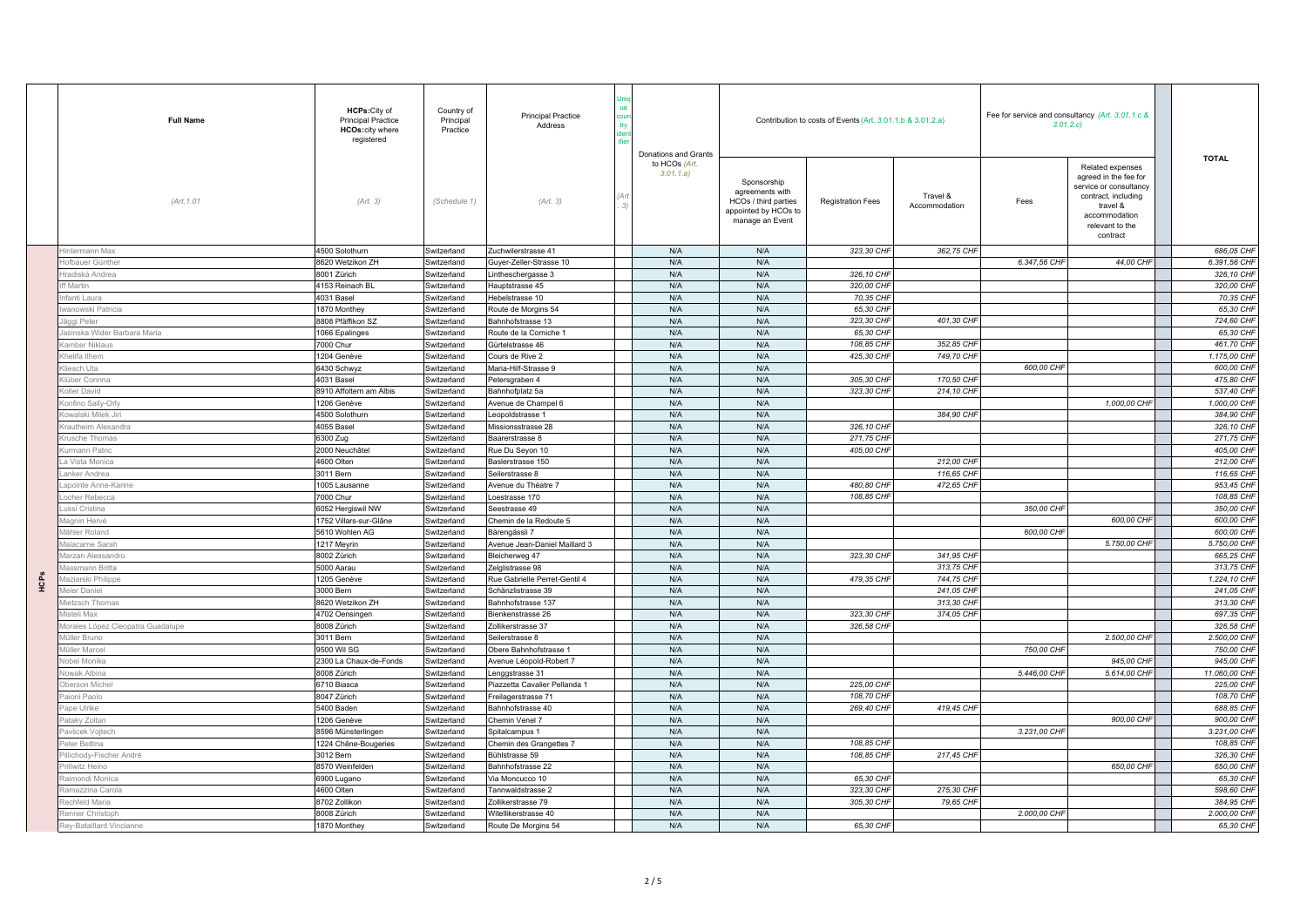| <b>Full Name</b>                                                                   | HCPs: City of<br>Country of<br><b>Principal Practice</b><br><b>Principal Practice</b><br>Principal<br>Address<br>HCOs:city where<br>Practice<br>registered |              |                                                                                                           |  |                                                    |                                                                                                   | Contribution to costs of Events (Art. 3.01.1.b & 3.01.2.a) | Fee for service and consultancy (Art. 3.01.1.c &<br>3.01.2.c |                |                                                                                                                                                        |  |               |
|------------------------------------------------------------------------------------|------------------------------------------------------------------------------------------------------------------------------------------------------------|--------------|-----------------------------------------------------------------------------------------------------------|--|----------------------------------------------------|---------------------------------------------------------------------------------------------------|------------------------------------------------------------|--------------------------------------------------------------|----------------|--------------------------------------------------------------------------------------------------------------------------------------------------------|--|---------------|
| (Art. 1.01                                                                         | (Art. 3)                                                                                                                                                   | (Schedule 1) | (Art. 3)                                                                                                  |  | Donations and Grants<br>to HCOs (Art.<br>3.01.1.a) | Sponsorship<br>agreements with<br>HCOs / third parties<br>appointed by HCOs to<br>manage an Event | <b>Registration Fees</b>                                   | Travel &<br>Accommodation                                    | Fees           | Related expenses<br>agreed in the fee for<br>service or consultancy<br>contract, including<br>travel &<br>accommodation<br>relevant to the<br>contract |  | <b>TOTAL</b>  |
| indová Stelzer Petra                                                               | 8706 Meilen                                                                                                                                                | Switzerland  | Dorfstrasse 94                                                                                            |  | N/A                                                | N/A                                                                                               |                                                            | 399,30 CHF                                                   |                |                                                                                                                                                        |  | 399,30 CHF    |
| odic Biljana                                                                       | 8400 Winterthur                                                                                                                                            | Switzerland  | Brauerstrasse 15                                                                                          |  | N/A                                                | N/A                                                                                               |                                                            |                                                              | 600.00 CHF     |                                                                                                                                                        |  | 600.00 CHF    |
| ohner Andreas                                                                      | 4310 Rheinfelden                                                                                                                                           | Switzerland  | Habich-Dietschy-Strasse 18                                                                                |  | N/A                                                | N/A                                                                                               |                                                            | 116,65 CHF                                                   |                |                                                                                                                                                        |  | 116,65 CHF    |
| oten Vollenweider Sonja                                                            | 1800 Vevey                                                                                                                                                 | Switzerland  | Rue de Lausanne 15                                                                                        |  | N/A                                                | N/A                                                                                               |                                                            |                                                              | 875.00 CHF     |                                                                                                                                                        |  | 875,00 CHF    |
| ubbert-Roth Andrea                                                                 | 9007 St.Gallen                                                                                                                                             | Switzerland  | Rorschacher Straße 95                                                                                     |  | N/A                                                | N/A                                                                                               |                                                            |                                                              | 16.317,40 CHF  | 334,60 CHF                                                                                                                                             |  | 16.652,00 CHF |
| ückforth-Beckh Sarah Juliane                                                       | 3052 Zollikofen                                                                                                                                            | Switzerland  | Kirchlindachstrasse 2                                                                                     |  | N/A                                                | N/A                                                                                               | 323,30 CHF                                                 | 307,35 CHF                                                   |                |                                                                                                                                                        |  | 630,65 CHF    |
| yff-de Lèche Arnika                                                                | 4052 Basel                                                                                                                                                 | Switzerland  | Gellertstrasse 142                                                                                        |  | N/A                                                | N/A                                                                                               |                                                            | 116,65 CHF                                                   |                |                                                                                                                                                        |  | 116,65 CHF    |
| anduloviciu Maria                                                                  | 1205 Genève                                                                                                                                                | Switzerland  | Avenue de la Roseraie 76                                                                                  |  | N/A                                                | N/A                                                                                               |                                                            |                                                              |                | 1.000,00 CHF                                                                                                                                           |  | 1.000,00 CHF  |
| aur Matthias                                                                       | 8500 Frauenfeld                                                                                                                                            | Switzerland  | Rheinstrasse 23                                                                                           |  | N/A                                                | N/A                                                                                               | 280,65 CHF                                                 |                                                              |                |                                                                                                                                                        |  | 280,65 CHF    |
| chänzle Christoph Frank                                                            | 4600 Olten                                                                                                                                                 | Switzerland  | ouis Giroud-Strasse 26                                                                                    |  | N/A                                                | N/A                                                                                               |                                                            |                                                              |                | 750,00 CHF                                                                                                                                             |  | 750,00 CHF    |
| hmid Beat Andreas                                                                  | 8208 Schaffhausen                                                                                                                                          | Switzerland  | Geissbergstrasse 81                                                                                       |  | N/A                                                | N/A                                                                                               |                                                            | 304,40 CHF                                                   |                |                                                                                                                                                        |  | 304,40 CHF    |
| chmid Eva Helene Rosel                                                             | 8180 Bülach                                                                                                                                                | Switzerland  | Zürichstrasse 5                                                                                           |  | N/A                                                | N/A                                                                                               | 323,30 CHI                                                 | 159,30 CHF                                                   |                |                                                                                                                                                        |  | 482,60 CHF    |
| chopfer Patrick                                                                    | 1202 Genève                                                                                                                                                | Switzerland  | Rue Maurice-Braillard 8                                                                                   |  | N/A                                                | N/A                                                                                               | 479,35 CHI                                                 | 553,10 CHF                                                   |                |                                                                                                                                                        |  | 1.032,45 CHF  |
| chories Marcus                                                                     | 4052 Basel                                                                                                                                                 | Switzerland  | Gellertstrasse 142                                                                                        |  | N/A                                                | N/A                                                                                               |                                                            |                                                              | 2.117,77 CHF   | 2.263,36 CHF                                                                                                                                           |  | 4.381,13 CHF  |
| chories Marcus Klaus Charles                                                       | 4052 Basel                                                                                                                                                 | Switzerland  | Gellertstrasse 142                                                                                        |  | N/A                                                | N/A                                                                                               | 108,85 CHF                                                 |                                                              |                |                                                                                                                                                        |  | 108,85 CHF    |
| chwarzenbach Simone                                                                | 4153 Reinach BL                                                                                                                                            | Switzerland  | m Reinacherhof 53                                                                                         |  | N/A                                                | N/A                                                                                               | 326,10 CHF                                                 |                                                              |                |                                                                                                                                                        |  | 326, 10 CHF   |
| enn Markus                                                                         | 8050 Zürich                                                                                                                                                | Switzerland  | Schulstrasse 37                                                                                           |  | N/A                                                | N/A                                                                                               | 628,70 CHF                                                 | 438,90 CHF                                                   |                |                                                                                                                                                        |  | 1.067.60 CHF  |
| erratrice Christine                                                                | 1226 Thônex                                                                                                                                                | Switzerland  | Chemin du Pont-Bochet 3                                                                                   |  | N/A                                                | N/A                                                                                               |                                                            |                                                              | 5.707,00 CHF   | 7.423,00 CHF                                                                                                                                           |  | 13.130,00 CHF |
| ihaï Karim                                                                         | 1260 Nyon                                                                                                                                                  | Switzerland  | Place de la Gare 9                                                                                        |  | N/A                                                | N/A                                                                                               |                                                            |                                                              |                | 350,00 CHF                                                                                                                                             |  | 350,00 CHF    |
| ebel Philip                                                                        | 8500 Frauenfeld                                                                                                                                            | Switzerland  | Thundorferstrasse 120                                                                                     |  | N/A                                                | N/A                                                                                               |                                                            |                                                              | 600,00 CHF     |                                                                                                                                                        |  | 600,00 CHF    |
| ebenhüner Alexande                                                                 | 8091 Zürich                                                                                                                                                | Switzerland  | Rämistrasse 100                                                                                           |  | N/A                                                | N/A                                                                                               |                                                            |                                                              | 672,00 CHI     |                                                                                                                                                        |  | 672,00 CHF    |
| ofra Daniela                                                                       | 1003 Lausanne                                                                                                                                              | Switzerland  | Venue de la Gare 11                                                                                       |  | N/A                                                | N/A                                                                                               |                                                            |                                                              | 3.323,00 CHF   |                                                                                                                                                        |  | 3.323,00 CHF  |
| patola Giuseppe                                                                    | 4127 Birsfelden                                                                                                                                            | Switzerland  | Hauptstrasse 56                                                                                           |  | N/A                                                | N/A                                                                                               | 320.00 CHF                                                 |                                                              |                |                                                                                                                                                        |  | 320.00 CHF    |
| pirig Christian                                                                    | 6006 Luzern                                                                                                                                                | Switzerland  | St. Anna-Strasse 32                                                                                       |  | N/A                                                | N/A                                                                                               |                                                            |                                                              |                | 1.444,00 CHF                                                                                                                                           |  | 1.444,00 CHF  |
| tädler Claudio                                                                     | 6900 Lugano                                                                                                                                                | Switzerland  | /ia Tesserete 46                                                                                          |  | N/A                                                | N/A                                                                                               | 65,30 CHF                                                  |                                                              |                |                                                                                                                                                        |  | 65,30 CHF     |
| einmann Judit-Maria                                                                | 4051 Basel                                                                                                                                                 | Switzerland  | Henric Petri-strasse 19                                                                                   |  | N/A                                                | N/A                                                                                               | 313,10 CHF                                                 | 311,65 CHF                                                   |                |                                                                                                                                                        |  | 624,75 CHF    |
| toll Delphine                                                                      | 1400 Yverdon-les-Bains                                                                                                                                     | Switzerland  | Rue du Valentin 18                                                                                        |  | N/A                                                | N/A                                                                                               |                                                            |                                                              | 500,00 CHF     |                                                                                                                                                        |  | 500,00 CHF    |
| euscher Adrian                                                                     | 4914 Roggwil BE                                                                                                                                            | Switzerland  | eissbergstrasse 3                                                                                         |  | N/A                                                | N/A                                                                                               | 263,65 CHF                                                 |                                                              |                |                                                                                                                                                        |  | 263,65 CHF    |
| homann Robert                                                                      | 4500 Solothurn                                                                                                                                             | Switzerland  | Schöngrünstrasse 42                                                                                       |  | N/A                                                | N/A                                                                                               |                                                            |                                                              | 1.762,00 CHF   |                                                                                                                                                        |  | 1.762.00 CHF  |
| Torea Ana Maria                                                                    | 1175 Lavigny                                                                                                                                               | Switzerland  | Route Du Vignoble 60                                                                                      |  | N/A                                                | N/A                                                                                               | 65,30 CHF                                                  |                                                              |                |                                                                                                                                                        |  | 65,30 CHF     |
| <b>Imbricht Matthias</b>                                                           | 8400 Winterthur                                                                                                                                            | Switzerland  | Stadthausstrasse 45                                                                                       |  | N/A                                                | N/A                                                                                               | 70,35 CHF                                                  |                                                              |                |                                                                                                                                                        |  | 70,35 CHF     |
| alenti Rosario                                                                     | 6760 Faido                                                                                                                                                 | Switzerland  | Via Ospedale 32                                                                                           |  | N/A                                                | N/A                                                                                               | 225.00 CHF                                                 |                                                              |                |                                                                                                                                                        |  | 225,00 CHF    |
| ollenweider Roten Sonja                                                            | 1800 Vevey                                                                                                                                                 | Switzerland  | Rue de Lausanne 15                                                                                        |  | N/A                                                | N/A                                                                                               | 554,75 CHI                                                 | 878,70 CHF                                                   |                |                                                                                                                                                        |  | 1.433,45 CHF  |
| Viesli Peter                                                                       | 8500 Frauenfeld                                                                                                                                            | Switzerland  | Pfaffenholzstrasse 4                                                                                      |  | N/A                                                | N/A                                                                                               |                                                            |                                                              | 2.660,00 CHF   |                                                                                                                                                        |  | 2.660,00 CHF  |
| Vullimann René                                                                     | 6900 Lugano                                                                                                                                                | Switzerland  | Via Besso 34                                                                                              |  | N/A                                                | N/A                                                                                               |                                                            |                                                              | 600,00 CHF     |                                                                                                                                                        |  | 600,00 CHF    |
| Vyrsch Beda                                                                        | 8620 Wetzikon ZH                                                                                                                                           | Switzerland  | Bahnhofstrasse 137                                                                                        |  | N/A                                                | N/A                                                                                               | 159,65 CHF                                                 |                                                              |                |                                                                                                                                                        |  | 159,65 CHF    |
| arol Nuray                                                                         | 1196 Gland                                                                                                                                                 | Switzerland  | Allée du Communet 20                                                                                      |  | N/A                                                | N/A                                                                                               | 479,35 CHI                                                 | 665,45 CHF                                                   |                |                                                                                                                                                        |  | 1.144,80 CHF  |
| ahnd Romain Alexander                                                              | 3011 Bern                                                                                                                                                  | Switzerland  | Seilerstrasse 8                                                                                           |  | N/A                                                | N/A                                                                                               | 108.85 CHF                                                 | 238,65 CHF                                                   |                |                                                                                                                                                        |  | 347,50 CHF    |
| ech Günther                                                                        | 4002 Basel                                                                                                                                                 | Switzerland  | Gellertstrasse 144                                                                                        |  | N/A                                                | N/A                                                                                               | 159,65 CHI                                                 |                                                              |                |                                                                                                                                                        |  | 159,65 CHF    |
| immermann Daniel                                                                   | 8910 Affoltern am Albis                                                                                                                                    | Switzerland  | ürichstrasse 67                                                                                           |  | N/A                                                | N/A                                                                                               | 395,80 CHF                                                 |                                                              |                |                                                                                                                                                        |  | 395,80 CHF    |
| on Burg Philippe                                                                   | 4500 Solothurn                                                                                                                                             | Switzerland  | Schöngrünstrasse 38                                                                                       |  | N/A                                                | N/A                                                                                               |                                                            |                                                              | 768,00 CHF     |                                                                                                                                                        |  | 768,00 CHF    |
| on Moos Roger                                                                      | 7000 Chur                                                                                                                                                  | Switzerland  | oëstrasse 170                                                                                             |  | N/A                                                | N/A                                                                                               |                                                            |                                                              | 1.440,00 CHF   |                                                                                                                                                        |  | 1.440,00 CHF  |
| on der Weid Nicolas                                                                | 4056 Basel                                                                                                                                                 | Switzerland  | Spitalstrasse 33                                                                                          |  | N/A                                                | N/A                                                                                               |                                                            |                                                              |                | 2.200,00 CHF                                                                                                                                           |  | 2.200,00 CHF  |
|                                                                                    |                                                                                                                                                            |              |                                                                                                           |  |                                                    |                                                                                                   |                                                            |                                                              |                |                                                                                                                                                        |  |               |
|                                                                                    |                                                                                                                                                            |              | OTHER, NOT INCLUDED ABOVE -where information cannot be disclosed on an individual basis for legal reasons |  |                                                    |                                                                                                   |                                                            |                                                              |                |                                                                                                                                                        |  |               |
| Aggregate amount attributable to transfers of value to such Recipients - Art. 3.02 |                                                                                                                                                            |              |                                                                                                           |  | N/A                                                | N/A                                                                                               | 12.491,11 CHF                                              | 23.313,89 CHF                                                | 165.694,78 CHF | 51.774,35 CHF                                                                                                                                          |  |               |
| Number of Recipients in aggregate disclosure - Art. 3.02                           |                                                                                                                                                            |              |                                                                                                           |  | N/A                                                | N/A                                                                                               | 35                                                         | 35                                                           | 53             | 22                                                                                                                                                     |  |               |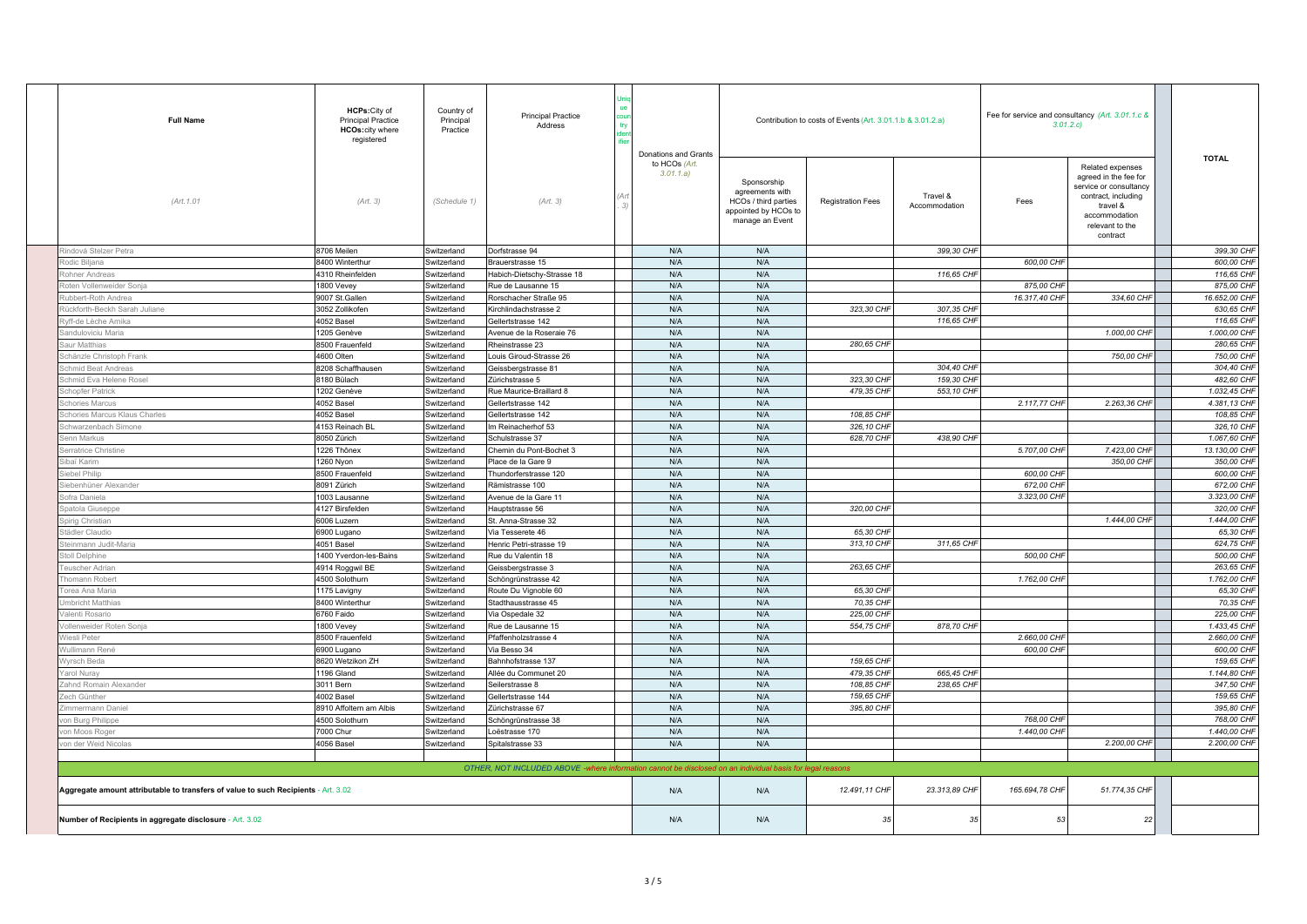|      | <b>Full Name</b>                                                                                                         | HCPs: City of<br><b>Principal Practice</b><br><b>HCOs:city where</b><br>registered | Country of<br>Principal<br>Practice | <b>Principal Practice</b><br>Address                                                                                                                                                                                           | Donations and Grants       |                                                                                                   | Contribution to costs of Events (Art. 3.01.1.b & 3.01.2.a) |                           | Fee for service and consultancy (Art. 3.01.1.c &<br>3.01.2.c |                                                                                                                                                        |  | <b>TOTAL</b>   |
|------|--------------------------------------------------------------------------------------------------------------------------|------------------------------------------------------------------------------------|-------------------------------------|--------------------------------------------------------------------------------------------------------------------------------------------------------------------------------------------------------------------------------|----------------------------|---------------------------------------------------------------------------------------------------|------------------------------------------------------------|---------------------------|--------------------------------------------------------------|--------------------------------------------------------------------------------------------------------------------------------------------------------|--|----------------|
|      | (Art. 1.01                                                                                                               | (Art. 3)                                                                           | (Schedule 1)                        | (Art. 3)                                                                                                                                                                                                                       | to HCOs (Art.<br>3.01.1.a) | Sponsorship<br>agreements with<br>HCOs / third parties<br>appointed by HCOs to<br>manage an Event | <b>Registration Fees</b>                                   | Travel &<br>Accommodation | Fees                                                         | Related expenses<br>agreed in the fee for<br>service or consultancy<br>contract, including<br>travel &<br>accommodation<br>relevant to the<br>contract |  |                |
|      | % of the number of Recipients included in the aggregate disclosure in the total number of Recipients disclosed-Art. 3.02 |                                                                                    |                                     |                                                                                                                                                                                                                                | N/A                        | N/A                                                                                               | 32.41%                                                     | 40.70%                    | 61.62%                                                       | 51.11%                                                                                                                                                 |  | N/A            |
|      |                                                                                                                          |                                                                                    |                                     | INDIVIDUAL NAMED DISCLOSURE - one line per HCO (i.e. all transfers of value during a year for an individual HCO will be summed up: itemization should be available for the individual Recipient or public authorities' consult |                            |                                                                                                   |                                                            |                           |                                                              |                                                                                                                                                        |  |                |
|      | rzte Netzwerk Grauholz                                                                                                   | 3052 Zollikofen                                                                    | Switzerland                         | Lüfternweg 1                                                                                                                                                                                                                   |                            | 861,60 CHF                                                                                        |                                                            |                           |                                                              |                                                                                                                                                        |  | 861.60 CHF     |
|      | potheke Blumenthal AG - Apotheke Drogerie                                                                                | 5312 Döttingen                                                                     | Switzerland                         | Hauptstrasse 26                                                                                                                                                                                                                |                            |                                                                                                   |                                                            |                           | 300,00 CHF                                                   |                                                                                                                                                        |  | 300,00 CHF     |
|      | ssociation Malattie Genetiche Rare - Svizzera Italiana                                                                   | 6500 Bellinzonna                                                                   | Switzerland                         | Via Orico 9                                                                                                                                                                                                                    |                            | 3.000,00 CHF                                                                                      |                                                            |                           |                                                              |                                                                                                                                                        |  | 3.000,00 CHF   |
|      | ethesda Spital AG                                                                                                        | 4052 Basel                                                                         | Switzerland                         | Gellertstr. 144                                                                                                                                                                                                                |                            | 2.000,00 CHF                                                                                      |                                                            |                           |                                                              | 350,00 CHF                                                                                                                                             |  | 2.350,00 CHF   |
|      | HUV - Centre hospitalier universitaire vaudois                                                                           | 1011 Lausanne                                                                      | Switzerland                         | Rue du Bugnon 21                                                                                                                                                                                                               |                            | 47.951,35 CHF                                                                                     |                                                            | 1.440.00 CHF              | 20.877,35 CHF                                                | 8.160.45 CHF                                                                                                                                           |  | 78.429,15 CHF  |
|      | inique Romande De Readaptation                                                                                           | 951 Sion                                                                           | Switzerland                         | W. Grand-Champsec 90                                                                                                                                                                                                           |                            | 1.077,00 CHF                                                                                      |                                                            |                           |                                                              |                                                                                                                                                        |  | 1.077,00 CHF   |
|      | linica Luganese SA                                                                                                       | 6903 Lugano                                                                        | Switzerland                         | /ia Moncucco 10                                                                                                                                                                                                                |                            | 1.615,50 CHF                                                                                      |                                                            |                           |                                                              |                                                                                                                                                        |  | 1.615,50 CHF   |
|      | abetes Zug                                                                                                               | 300 Zug                                                                            | Switzerland                         | Aegeristrasse 52                                                                                                                                                                                                               |                            |                                                                                                   |                                                            |                           | 250,00 CHF                                                   |                                                                                                                                                        |  | 250,00 CHF     |
|      | rmacenter AG                                                                                                             | 6403 Kussnacht                                                                     | Switzerland                         | Bahnhofstr. 15                                                                                                                                                                                                                 |                            |                                                                                                   |                                                            |                           | 1.038,50 CHF                                                 |                                                                                                                                                        |  | 1.038,50 CHF   |
|      | Eoc Ente Ospedaliero Cantonale - Ospedale Regionale di Bellinzona                                                        | 6500 Bellinzona                                                                    | Switzerland                         | Ospedale San Giovanni                                                                                                                                                                                                          |                            | 57.243,55 CHF                                                                                     |                                                            |                           | 32.043,70 CHF                                                | 5.049.50 CHF                                                                                                                                           |  | 94.336.75 CHF  |
|      | uropean League Against Rheumatism                                                                                        | 8802 Kilchberg                                                                     | Switzerland                         | Seestrasse 240                                                                                                                                                                                                                 |                            | 127.639,20 CHF                                                                                    |                                                            |                           |                                                              |                                                                                                                                                        |  | 127.639,20 CHF |
|      | HOL SA Nyon - c/o Hôpital de Zone de Nyon                                                                                | 260 Nyon                                                                           | Switzerland                         | Chemin Monastier 10                                                                                                                                                                                                            |                            | 800.00 CHF                                                                                        |                                                            |                           |                                                              |                                                                                                                                                        |  | 800.00 CHF     |
|      | ôpital Fribourgeois                                                                                                      | 1708 Fribourg                                                                      | Switzerland                         | Case postale                                                                                                                                                                                                                   |                            | 4.000,00 CHF                                                                                      |                                                            |                           |                                                              |                                                                                                                                                        |  | 4.000,00 CHF   |
|      | ôpitaux Universitaires de Genève                                                                                         | 226 Thônex                                                                         | Switzerland                         | Ch. du Petit-Bel-Air 2                                                                                                                                                                                                         |                            | 48.422,31 CHF                                                                                     |                                                            |                           | 14.218,80 CHF                                                | 9.382,85 CHF                                                                                                                                           |  | 72.023,96 CHF  |
|      | IAM & CC - Institut für Hausarztmedizin                                                                                  | 6004 Luzern                                                                        | Switzerland                         | Schwanenplatz 7                                                                                                                                                                                                                |                            | 5.000,00 CHF                                                                                      |                                                            |                           |                                                              |                                                                                                                                                        |  | 5.000,00 CHF   |
|      | antonsspital Baden                                                                                                       | 5404 Baden                                                                         | Switzerland                         | Im Ergel 1                                                                                                                                                                                                                     |                            | 3.615,50 CHF                                                                                      |                                                            |                           |                                                              |                                                                                                                                                        |  | 3.615,50 CHF   |
|      |                                                                                                                          |                                                                                    |                                     |                                                                                                                                                                                                                                |                            |                                                                                                   |                                                            |                           |                                                              |                                                                                                                                                        |  | 1.396.00 CHF   |
|      | antonsspital Baselland - KSBL                                                                                            | 4410 Liestal                                                                       | Switzerland                         | Mühlemattstrasse 26                                                                                                                                                                                                            |                            | 32.538.50 CHF                                                                                     |                                                            |                           | 1.396,00 CHF                                                 |                                                                                                                                                        |  | 32.538.50 CHF  |
|      | antonsspital Baselland Bruderholz                                                                                        | 4101 Liesta                                                                        | Switzerland                         | Mühlemattstr. 13                                                                                                                                                                                                               |                            |                                                                                                   |                                                            |                           |                                                              |                                                                                                                                                        |  |                |
|      | inder mit Seltenen Krankheiten - Gemeinnütziger Förderverein (KMSK)                                                      | 8610 Uster                                                                         | Switzerland                         | Ackerstrasse 43                                                                                                                                                                                                                | 5.000,00 CHF               |                                                                                                   |                                                            |                           |                                                              |                                                                                                                                                        |  | 5.000,00 CHF   |
|      | inderspital Zürich, Eleonorenstift - Universitäts-Kinderklinik                                                           | 8032 Zürich                                                                        | Switzerland                         | Steinwiesstr. 75                                                                                                                                                                                                               |                            | 9.508,80 CHF                                                                                      |                                                            |                           | 2.048,00 CHF                                                 |                                                                                                                                                        |  | 11.556,80 CHF  |
|      | linik St. Anna                                                                                                           | 6006 Luzern                                                                        | Switzerland                         | St. Anna-Strasse 32                                                                                                                                                                                                            |                            | 3.000,00 CHF                                                                                      |                                                            |                           |                                                              |                                                                                                                                                        |  | 3.000,00 CHF   |
|      | <b>Izerner Kantonsspital</b>                                                                                             | 6000 Luzern                                                                        | Switzerland                         | Spitalstrasse                                                                                                                                                                                                                  |                            | 29.786,50 CHF                                                                                     |                                                            |                           | 4.036,60 CHF                                                 |                                                                                                                                                        |  | 33.823,10 CHF  |
|      | <b>IAC AG</b>                                                                                                            | 4051 BASEL                                                                         | Switzerland                         | Marktgasse 8                                                                                                                                                                                                                   |                            | 48,500.00 CHF                                                                                     |                                                            |                           | 13,491,00 CHF                                                |                                                                                                                                                        |  | 61.991.00 CHF  |
|      | lagendarmliga Schweiz                                                                                                    | 3001 Bern                                                                          | Switzerland                         | Schwanengasse 1                                                                                                                                                                                                                |                            | 3.000,00 CHF                                                                                      |                                                            |                           |                                                              |                                                                                                                                                        |  | 3.000,00 CHF   |
|      | edical Image Analysis Center                                                                                             | 4031 Basel                                                                         | Switzerland                         | Aittlere-Strasse 83                                                                                                                                                                                                            |                            |                                                                                                   |                                                            |                           | 10.800,00 CHF                                                |                                                                                                                                                        |  | 10,800,00 CHF  |
|      | Suisse - Schweizerische Niemann-Pick Vereinigung                                                                         | 6314 Unterägeri                                                                    | Switzerland                         | Waldhofstrasse 25                                                                                                                                                                                                              |                            | 1.000,00 CHF                                                                                      |                                                            |                           |                                                              |                                                                                                                                                        |  | 1.000,00 CHF   |
|      | urologen in Chur                                                                                                         | 7000 Chur                                                                          | Switzerland                         | Gütelstrasse 62                                                                                                                                                                                                                |                            | 1.000,00 CHF                                                                                      |                                                            |                           |                                                              |                                                                                                                                                        |  | 1.000,00 CHF   |
| HCOS | mpia Apotheke                                                                                                            | 8004 Zürich                                                                        | Switzerland                         | Badenerstrasse 6                                                                                                                                                                                                               |                            | 100,00 CHF                                                                                        |                                                            |                           |                                                              |                                                                                                                                                        |  | 100,00 CHF     |
|      | stschweizerische Diabetes Gesellschaft                                                                                   | 9000 St. Gallen                                                                    | Switzerland                         | <b>Neugasse 55</b>                                                                                                                                                                                                             |                            | 538.50 CHF                                                                                        |                                                            |                           |                                                              |                                                                                                                                                        |  | 538,50 CHF     |
|      | armacie de Clarens SA                                                                                                    | 1815 Clarens-Montreux                                                              | Switzerland                         | Venue Alexandre Vinet 15                                                                                                                                                                                                       |                            | 350,00 CHF                                                                                        |                                                            |                           |                                                              |                                                                                                                                                        |  | 350,00 CHF     |
|      | raxis Villiger & DiaMon AG - Ärztezentrum Täfernhof                                                                      | 5405 Baden-Dättwil                                                                 | Switzerland                         | Mellingerstr, 207                                                                                                                                                                                                              |                            | 2.000,00 CHF                                                                                      |                                                            |                           | 990,00 CHF                                                   | 3.445,00 CHF                                                                                                                                           |  | 6.435,00 CHF   |
|      | uls - Apotheke & Drogerie                                                                                                | 3340 Hinwil                                                                        | Switzerland                         | Vässeristrasse 38                                                                                                                                                                                                              |                            | 700,00 CHF                                                                                        |                                                            |                           |                                                              |                                                                                                                                                        |  | 700,00 CHF     |
|      | tegionalspital Surselva A                                                                                                | 7130 Ilanz                                                                         | Switzerland                         | Spitalstrasse 6                                                                                                                                                                                                                |                            | 1.615,50 CHF                                                                                      |                                                            |                           |                                                              |                                                                                                                                                        |  | 1.615,50 CHF   |
|      | theumasearch Foundation                                                                                                  | 1204 Genève                                                                        | Switzerland                         | Rue du Rhône 57                                                                                                                                                                                                                |                            | 5.000,00 CHF                                                                                      |                                                            |                           |                                                              |                                                                                                                                                        |  | 5.000,00 CHF   |
|      | chweiz. Gesellschaft Innere Medizi - SSGIM / SSMIG                                                                       | 3001 Bern                                                                          | Switzerland                         | Monbijoustrasse 43                                                                                                                                                                                                             |                            | 6.785,10 CHF                                                                                      |                                                            |                           |                                                              |                                                                                                                                                        |  | 6.785,10 CHF   |
|      | GNM - Schweizerische Gesellschaft für Nuklearmedizin                                                                     | 3073 Gümlingen                                                                     | Switzerland                         | Moosstr. 2                                                                                                                                                                                                                     |                            | 3.000,00 CHF                                                                                      |                                                            |                           |                                                              |                                                                                                                                                        |  | 3.000,00 CHF   |
|      | chweizerische Gesellschaft für Dermatologie und Venerologie                                                              | 3005 Bern                                                                          | Switzerland                         | Jalmazirain 11                                                                                                                                                                                                                 |                            | 86.234,35 CHF                                                                                     |                                                            |                           |                                                              |                                                                                                                                                        |  | 86.234,35 CHF  |
|      | Schweizerische Gesellschaft für Nephrologie                                                                              | 033 Cheseaux-sur-Lausanne                                                          | Switzerland                         | Rue des Paquis 1                                                                                                                                                                                                               |                            | 14.539,50 CHF                                                                                     |                                                            |                           |                                                              |                                                                                                                                                        |  | 14.539,50 CHF  |
|      | chweizerische Pädiatrische - Onkologie Gruppe                                                                            | 3008 Bern                                                                          | Switzerland                         |                                                                                                                                                                                                                                |                            | 2.500,00 CHF                                                                                      |                                                            |                           |                                                              |                                                                                                                                                        |  | 2.500,00 CHF   |
|      | ocieta Svizzera di Medicina                                                                                              | 6902 Paradiso                                                                      | Switzerland                         | Effingerstr. 40<br>/ia G.Guisan 10                                                                                                                                                                                             |                            | 1.000,00 CHF                                                                                      |                                                            |                           |                                                              |                                                                                                                                                        |  | 1.000,00 CHF   |
|      |                                                                                                                          |                                                                                    |                                     |                                                                                                                                                                                                                                |                            |                                                                                                   |                                                            |                           |                                                              |                                                                                                                                                        |  |                |
|      | ital Bülach                                                                                                              | 3180 Bülach                                                                        | Switzerland                         | Spitalstrasse 24                                                                                                                                                                                                               |                            |                                                                                                   |                                                            |                           |                                                              | 4.750,00 CHF                                                                                                                                           |  | 4.750,00 CHF   |
|      | iftung für wissenschafliche Forschung am Stadtspital Triemli                                                             | 8063 Zürich                                                                        | Switzerland                         | Birmensdorferstr, 497                                                                                                                                                                                                          |                            | 5,500,00 CHF                                                                                      |                                                            |                           | 1.150.00 CHF                                                 |                                                                                                                                                        |  | 6.650.00 CHF   |
|      | viss Medical Hospitals SA - Privatklinik Obach AG                                                                        | 4500 Solothurn                                                                     | Switzerland                         | Leopoldstr. 5                                                                                                                                                                                                                  |                            | 2.154,00 CHF                                                                                      |                                                            |                           |                                                              |                                                                                                                                                        |  | 2.154,00 CHF   |